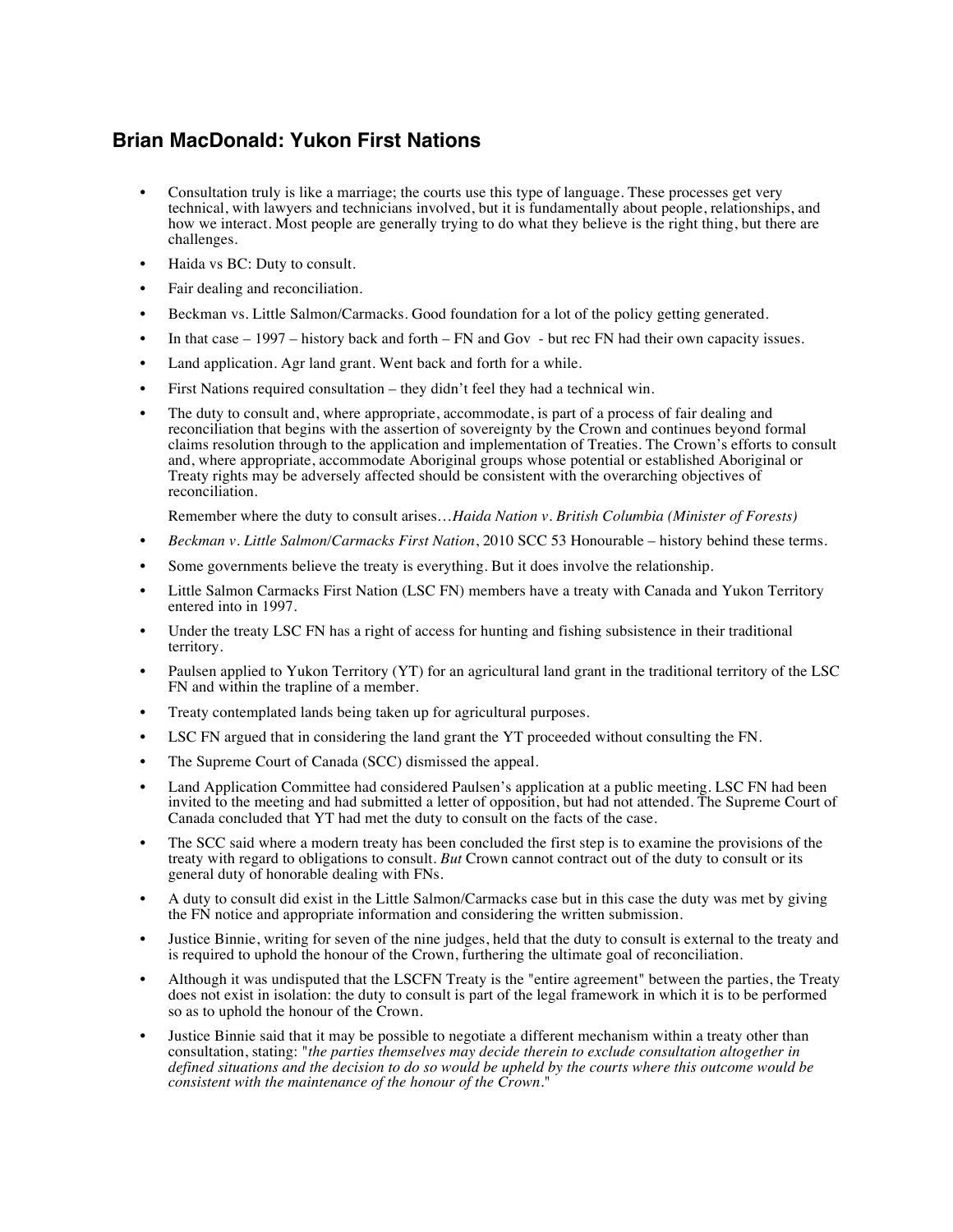- However, the LSC FN Treaty does not describe the process of how Crown lands can be surrendered, or whether consultation would be required. Thus, the majority was unwilling to interpret that silence as implying no consultation was required.
- The Court additionally clarified that the trapper himself was exercising a "derivative benefit based on the collective interests of the First Nation" (para. 35) and therefore was not entitled to be consulted individually.

## **Definitions of Consultation**

- **"Consult" or "Consultation" as defined in the the UFA (1992) means to provide:** 
	- 1. To the party to be consulted, notice of a matter to be decided in sufficient form and detail to allow that party to prepare its views on the matter;
	- 2. A reasonable period of time in which the party to be consulted may prepare its views on the matter, and an opportunity to present such views to the party obliged to consult; and
	- 3. Full and fair consideration by the party obliged to consult of any views presented.
- **"Consultation" as defined by the Gwich'in Comprehensive Land Claim Agreement (1992) means:** 
	- 1. The provision, to the party to be consulted, of notice of a matter to be decided in sufficient form and detail to allow that party to prepare its views on the matter;
	- 2. The provision of a reasonable period of time in which the party to be consulted may prepare its views on the matter, and provision of an opportunity to present such views to the party obliged to consult; and
	- 3. Full and fair consideration by the party obliged to consult of any views presented;

## • **"Consultation" as defined in the Sahtu Final Agreement (1993) means:**

- 1. The provision, to the party to be consulted, of notice of a matter to be decided in sufficient form and detail to allow that party to prepare its views on the matter;
- 2. The provision of a reasonable period of time in which the party to be consulted may prepare its views on the matter, and provision of an opportunity to present such views to the party obliged to consult; and
- 3. Full and fair consideration by the party obliged to consult of any views presented;
- **"Consultation" as defined in the Tsawwassen First Nation Final Agreement (2006) means:**
	- 1. Notice of a matter to be decided;
	- 2. Sufficient information in respect of the matter to permit the party to prepare its views on the matter;
	- 3. A reasonable period of time to permit the party to prepare its views on the matter;
	- 4. An opportunity for the party to present its views on the matter; and
	- 5. A full and fair consideration of any views on the matter so presented by the party;

## **Limits to "Consultation" in the TFNFA** (there is a similar clause in Nisga'a Final Agreement):

- **CONSULTATION** 
	- o 45. In respect of a Section 35 Right of Tsawwassen First Nation, the following is an exhaustive list of the consultation obligations of Canada and British Columbia:
	- a. As provided in this Agreement;
	- b. As may be provided in federal or provincial legislation;
	- c. As may be provided in an agreement with Tsawwassen First Nation other than this Agreement; and
	- d. As may be required under the common law in relation to an infringement of that right.
		- o 46. For greater certainty, the exercise of a power or authority, or an action taken, by Canada or British Columbia that is consistent with or in accordance with this Agreement is not an